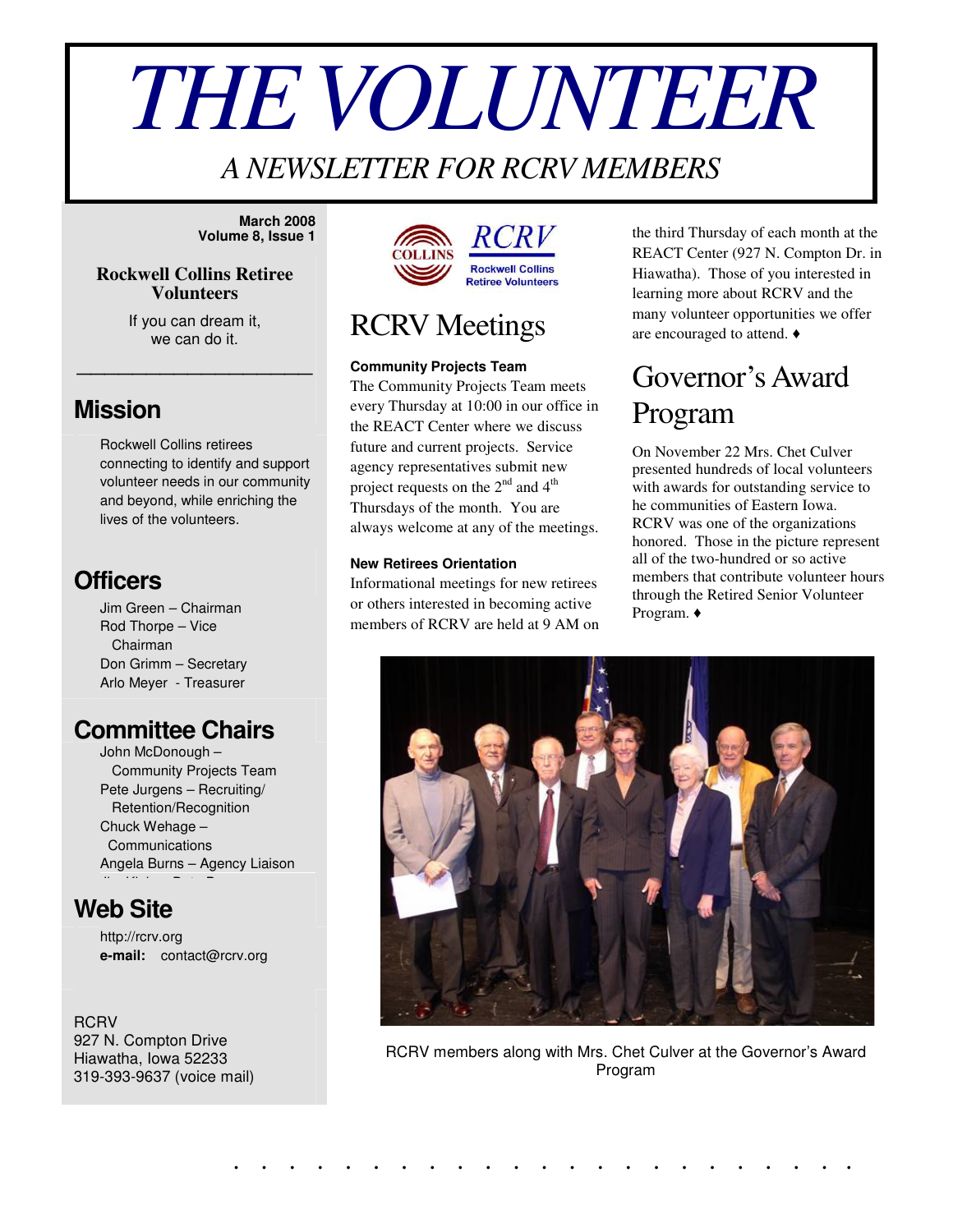# New Officers

The annual meeting of the Rockwell Collins Retiree Volunteers was held at the American Red Cross facility on November 8, 2007. The meeting agenda included a review of 2007 accomplishments, client agency reports, plans for the future and election of officers.

Officers elected for 2008 were Jim Green, Chairperson; Rod Thorpe, Vice-Chairperson; Don Grimm, Secretary; and Arlo Meyer, Treasurer.



Jim Green **Chairperson** 



Don Grimm **Secretary** 



Arlo Meyer **Treasurer** 

These jobs represent a major commitment to the community and to RCRV. Give the new officers an attaboy when you see them.

# Answers to October, 2007 Trivia Quiz

- 1. Sputnik was launched by the Soviet Union
- 2. August, 1939
- 3. Singapore Airlines
- 4. Collins WP-101 display in a Delta DC-7 in 1956 ♦

# FIRST Lego League

### **5, 4, 3, 2, 1, LEGO!**

This call started the table action of the FIRST Lego League Competition (FLL) at Taft Middle School on Saturday, December 15, 2007. The competition, sponsored by Rockwell Collins, with 45 participating teams from the surrounding area, with teams from Urbana, Cedar Falls, Washington, and Johnston. Most teams represented schools but the Science Station, Jane Boyd and Marion Home Assistance also had teams.

The teams consist of 8 to 10 students ranging in age from 9 to 14. Teams are led by a Coach (usually a teacher) and 2 or 3 Mentors who provide technical advice.

The table competition is performed on a table mat 4 by 8 feet, with a standard international pattern. The robots perform specific missions of taking something from base, bringing something back or perform an action outside the base. The robots are designed by the students and programmed to operate with no touching except within the base. 2 ½ minutes are allowed to perform whatever tasks are accomplished. Each of the tasks has a point score. A maximum score of 400 is possible. The highest scores at Taft this year were 280 in the morning and 320 in the afternoon session.

In addition to the table competition, the teams are judged on a Research Project, Robot construction knowledge and Teamwork. Fifty six awards were made in a wide range of areas covering the factors judged.

Many of the teams went on to the State Competition at Ames on January 19. Past winners of the state competition were eligible to go to the World Festival in the Georgia Dome in Atlanta.

RCRV has been very active in this Lego activity now in its  $7<sup>th</sup>$  year, both as Mentors of teams and as judges at the Taft competition. Art Roderick, John Wauer, Mike Wilson and Jack Murphy were particularly instrumental in the planning and performance of the Rockwell Collins competition this year.



FLL table judges gathered around a competition table



An FLL team with their award certificates after the award ceremony



An FLL team meeting in their pit area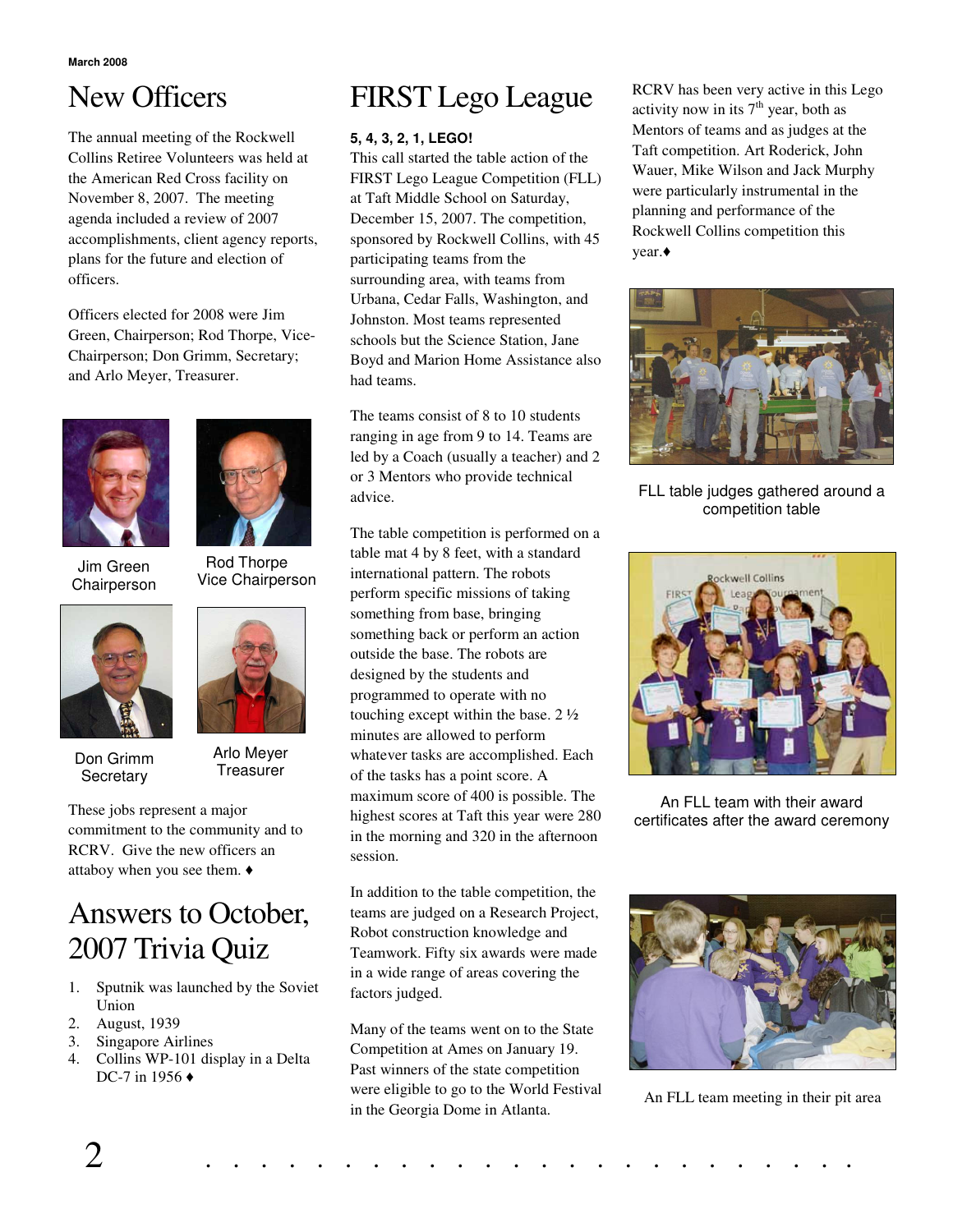# SHIIP and Rockwell Collins Insurance

#### **L. Pete Jurgens - SHIIP Counselor**

In September John McDonough and I, SHIIP Counselors for the state of Iowa and RCRV members, for the third year attempted to help the Rockwell Collins retirees to understand the health and drug insurance program changes that Rockwell Collins presented to us. Many hours were spent preparing for this endeavor. As we started our meetings it became a learning experience for us also. Each meeting brought forth more questions. Some we knew the answers and others had to be presented to the company for an answer. It was very complicated as there were many scenarios included in the insurance package.

After speaking to about 3000 people and counseling many retirees we hoped that in some way we helped them to make a decision. It was not an easy task. As SHIIP Counselors we were there to help people to understand the programs. We could only present what Rockwell Collins gave us. There were tough times standing in front of 200 people presenting and answering questions. But there were many rewards gotten from this project.

John and I debriefed Rockwell Collins after the speeches were completed. We express the frustrations of retirees while trying to interpret the Rockwell insurance presentation booklet. We also discussed many other problems that we encountered. Rockwell Collins was very gracious and listened as we expressed our problems and agreed to try to improve them.

John and I want to express our thanks to the SHIIP Counselors who spent their time to help Rockwell Collins Retirees to understand the insurance program. Without their help we would not have been able to complete our task.  $\triangleleft$ 



Pete Jurgens explaining the health and drug insurance plans to Rockwell Collins retirees

# Medical Insurance Note

### **Linda Dearinger - Heritage Agency on Aging**

Local Health Care Partnership Offers Updates on Medicare Part D for Retired Workers. A program of the Iowa health insurance division, the Senior Health Insurance Information Program (SHIIP), is using several information channels to get connected with the thousands of Rockwell Collins retirees in Iowa and beyond. SHIIP is advising retirees from one of the area's largest employers to be aware of important health coverage information. Rockwell Collins is no longer providing prescription drug coverage for its Medicare age retirees who signed up for the indemnity or the high deductible plans effective January 1, 2008. For those retirees who did sign up for those two plans and have not enrolled in a Medicare Part D plan yet, there is a Special Enrollment Period (SEP) which ended on February 29. SHIIP is communicating the following key facts to Rockwell retirees: If you do not sign up for Part D during this timeframe, you may end up paying a penalty for drug coverage when you do sign up. If you don't sign up during the SEP, you cannot sign up for Part D until the open

enrollment period starting Nov 15, 2008. That next period becomes effective Jan. 1, 2009. For those retirees who signed up for one of the Rockwell Collins offered "advantage programs" (Medicare Blue PPO, Humana Group Medicare Advantage Program or the Humana Group Medicare Advantage Saver Program), they are advised do nothing. "You have better than Part D

coverage," Rockwell officials noted. SHIIP is a program of the Iowa Insurance Division. It was created in 1990 to help older Iowans sort through confusing health insurance information. There are local SHIIP sponsors in nearly all of Iowa's ninety-nine counties.

### Editor's Note

#### **Chuck Wehage – Communications Chair**

In the November Annual Meeting, I accepted the job of editing the newsletter from Rod Thorpe. In the years since 2001 (and 22 issues) that he did this job, it was never late, as far as I know. So, I am starting my term off on the wrong foot, but hope to do better as I figure out what I am doing. The Volunteer reaches some 3700 of us. It gives us all an opportunity to look for former colleagues and get some timely hints that affect us as a group.

I need your help. Please drop a line at contact@rcrv.org. Let me know how we can make The Volunteer better.

Finally, if you have not looked lately, check out the web site at www.rcrv.org Look under "completed projects" to get an idea of the work that's been done by the club. If you think you could help with work like this, send an email and get on board.

. . . . . . . . . . . . . . . . . . . . . . . . 3